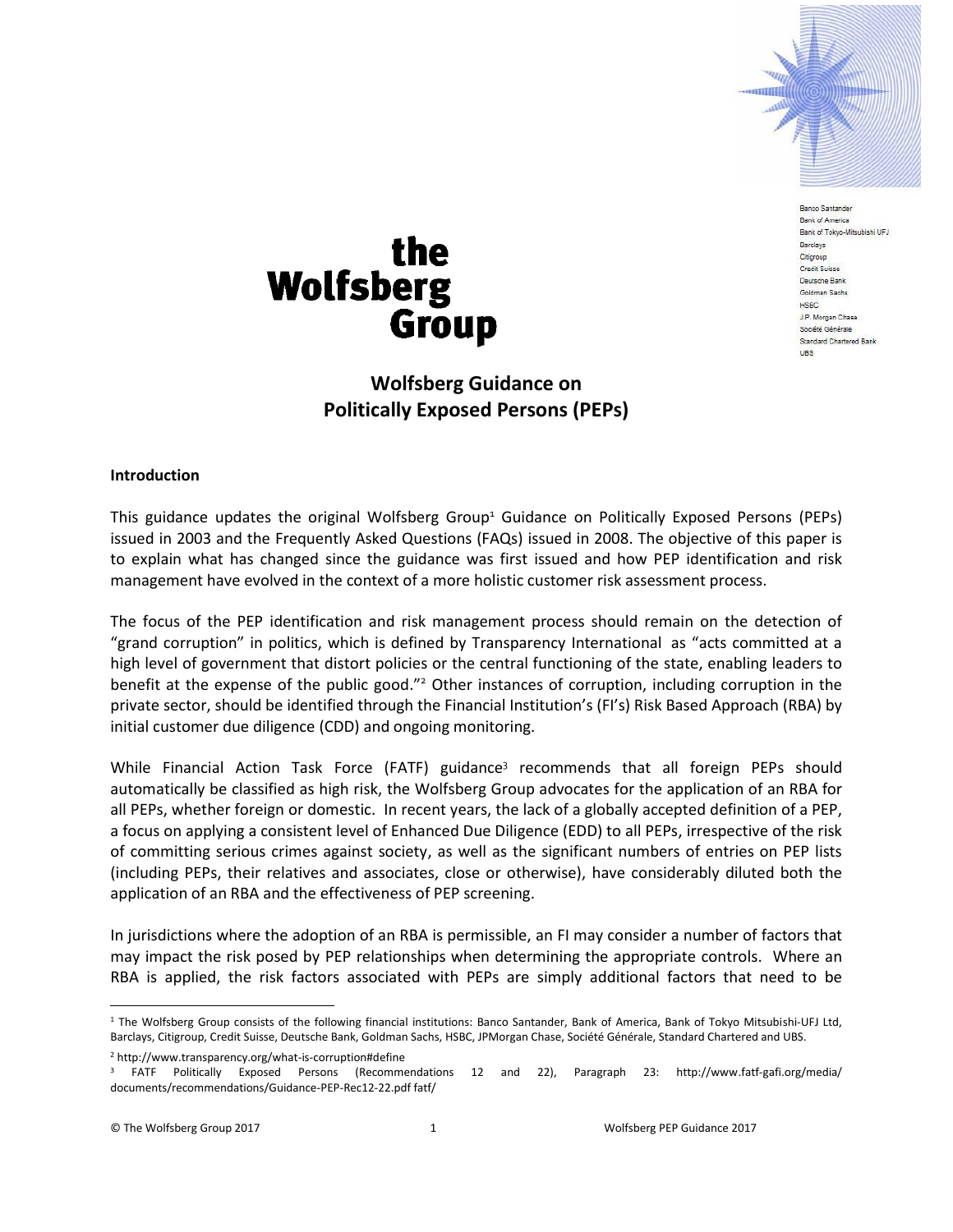considered as part of an FI's standard customer risk assessment, rather than being considered in isolation. These additional factors may include the political environment and the vulnerability of the PEP's country of political exposure to corruption, the rationale for wishing to open an account in a jurisdiction beyond where political office is held, the products or services being sought, the individual circumstances of the customer and, where appropriate, the source and amounts of the customer's funds and wealth.

It is therefore reasonable that not all FIs will apply the same framework to classify and manage PEP relationships as this will depend on the types of products and services offered by the FI. For example, a private banking/wealth management business may have a different framework from a high volume, low value, retail or insurance business. FIs may conclude that a PEP whose political position and country of political exposure has a low risk of corruption, who has a genuine business need for their financial product and against whom there is no indication of higher levels of risk, can be subject to a lower level of due diligence requirements. In such lower risk circumstances, it would not be necessary to obtain additional due diligence from the customer themselves. Likewise, in compliance with the RBA, it may be reasonable for a low risk business to screen its customer base against PEP lists at a lower frequency than a higher risk business.

In certain jurisdictions, local regulatory requirements may require, for example, the application of a broader PEP definition or specific control requirements (e.g. with respect to de-categorisation of a PEP). In such cases an FI's standards will need to be augmented or changed to meet local regulatory requirements.

# **1. PEP Risk**

Relationships with PEPs may represent increased risks due to the possibility that individuals holding such positions may misuse their power and influence for personal gain or advantage, or for the personal gain or advantage of close family members and close associates. Such individuals may also use their families or close associates to conceal funds or assets that have been misappropriated as a result of abuse of their official position or resulting from bribery and corruption. In addition, they may also seek to use their power and influence to gain representation and/or access to, or control of, legal entities for similar purposes.

It is important to understand, however, that the majority of PEPs are neither in a position to, nor do, abuse their position through grand corruption and therefore will not represent any undue additional risk to an FI solely by virtue of their categorisation as a PEP.

#### **2. Definition of a PEP**

There is no single, globally agreed definition of a PEP. In formulating this guidance, consideration was given to the standards issued by internationally-recognised bodies. Local or regional regulations may differ in respect of particular elements of the PEP definition and should be considered by an FI when determining PEP categorisation standards and associated relationship management procedures.

While all holders of public functions are exposed to the possibility of corruption or the abuse of their position to a certain degree, those holding senior, prominent or important positions, with substantial authority over policy, operations or the use or allocation of government-owned resources, have much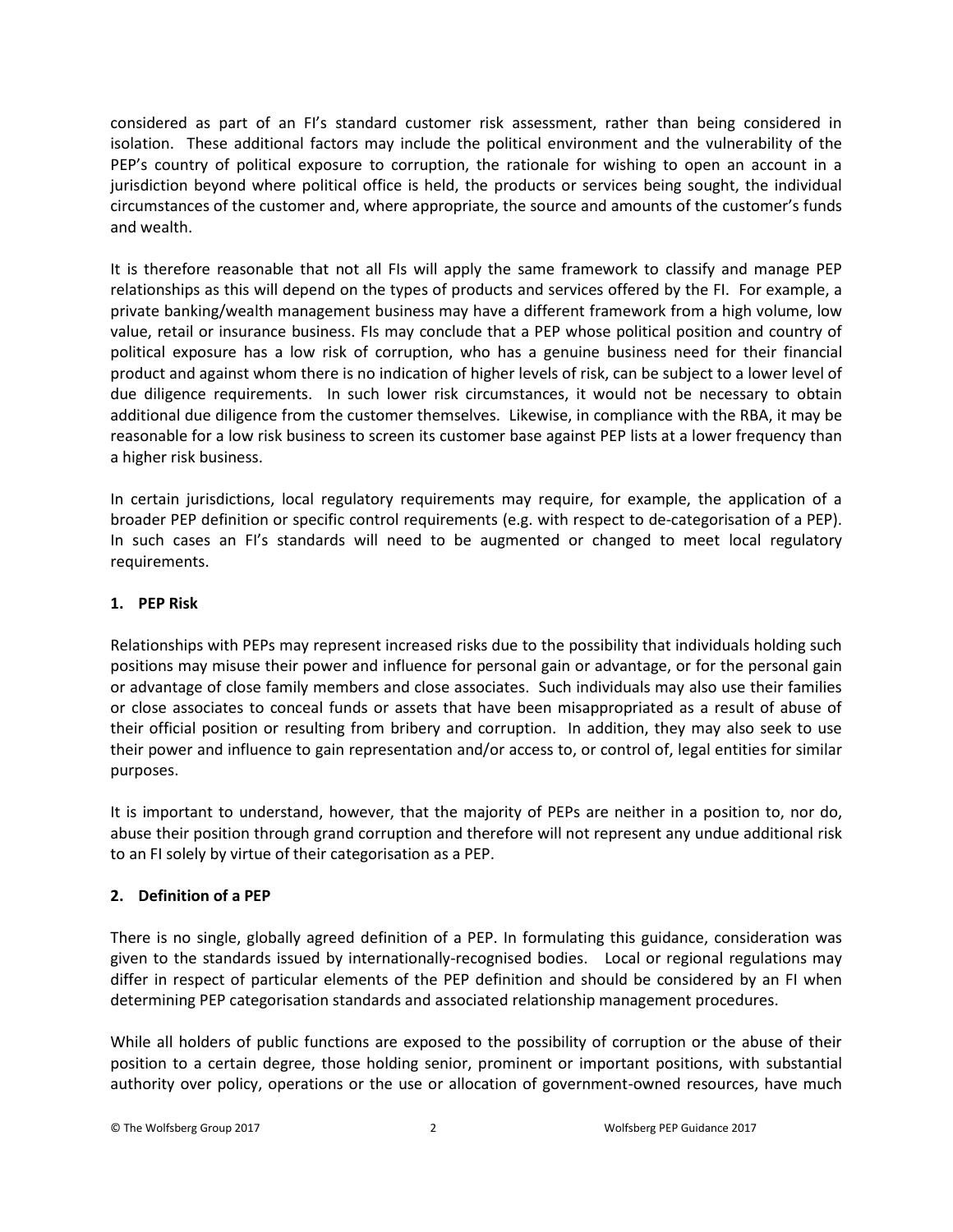more influence and therefore normally pose greater risks for an FI and should accordingly be categorised as PEPs for the purposes of control and oversight frameworks.

FIs should consider a range of factors when determining whether a particular holder of a public function has the requisite seniority, prominence or importance to be categorised as a PEP. Relevant factors could include assessing the nature of the relevant country's political and legal system and its vulnerability to corruption as per various publicly available, independent indices, the official responsibilities of the individual's function, the nature of the title (honorary or salaried political function), the level of authority the individual has over governmental activities and over other officials, whether the function affords the individual access to significant government assets and funds or the ability to direct the awards of government tenders or contracts and whether the individual has links to an industry that is particularly prone to corruption.

A basic element of the PEP definition is that a PEP is a natural person. The involvement of a PEP in the management of an entity-based relationship, as treated below, could increase the risks involved in establishing or maintaining a relationship with such an entity, but may not necessitate the categorisation of the entity as a PEP. However, accounts for trusts, personal investment companies, foundations, operating companies or other entity based accounts should, if established for the specific benefit of a PEP, Close Family Member or Close Associate, be subjected to the control framework appropriate for PEPs.

PEPs are also often the subject of intense public and media scrutiny, with the increased possibility of commensurate reputation risks for FIs that maintain relationships with them. This guidance considers the financial crime risk of a PEP and not the reputational risk which firms should clearly also consider, in line with their risk appetite.

Characterisations of specific senior public functions, such as those noted below, can be useful as indicators of seniority, prominence or importance and used to determine whether an individual should be considered a PEP.<sup>4</sup> However, even within these categories, care should be taken to ensure that only those positions which are genuinely prominent are captured. Some examples of specific functions that would be likely to give rise to PEP status are:

- Heads of State, heads of government and ministers
- Senior judicial officials who sit on bodies whose decisions are not subject to further appeal
- Heads and other high-ranking officers holding senior positions in the armed forces
- Members of ruling royal families with governing responsibilities
- Senior executives of state-owned enterprises, where the state owned enterprise has genuine economic or political importance
- Senior officials of major political parties

In addition, the following **may** also be considered to fall within the definition but, equally, may be excluded in countries or organisations where the risk of corruption or abuse is considered to be relatively low e.g. where there is low record of corruption or where the individual does not have significant influence or the ability to control or divert funds.

<sup>4</sup> Additional information on public functions and Public Officials is provided in the Wolfsberg ABC Compliance Programme Guidance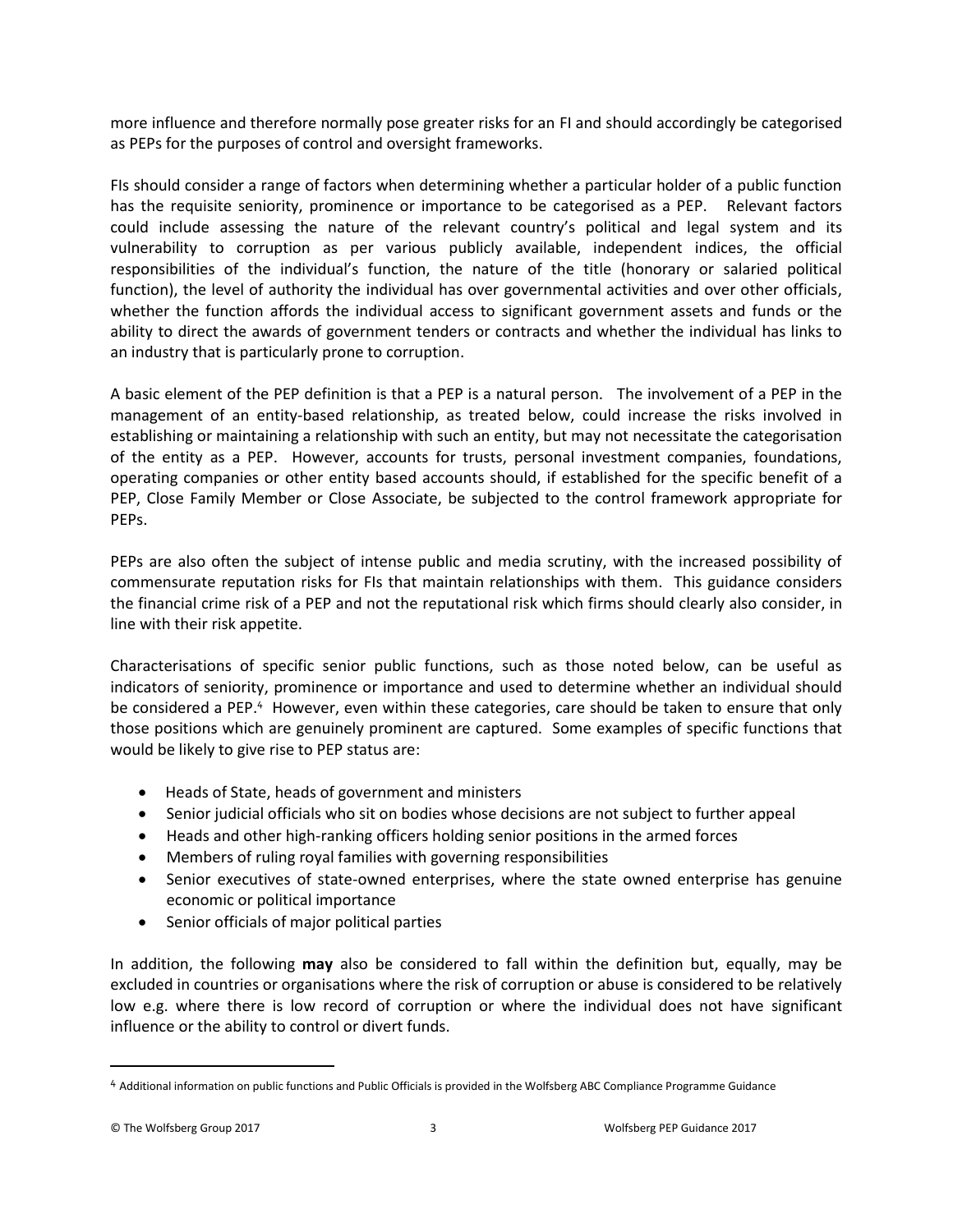- Heads of supranational bodies, e.g. UN, IMF, WB
- Members of parliament or national legislatures, senior members of the diplomatic corps e.g. ambassadors, chargés d'affaires or members of boards of central banks
- City mayors and governors or leaders of federal regions

Holders of public functions not meeting the above standards of seniority, prominence or importance (and therefore not categorised as PEPs) could still represent a heightened reputational or money laundering risk for FIs. However, such individuals should be assessed using appropriate risk factors as part of an FI's customer risk assessment process.

To date, governments have not taken the opportunity to identify PEPs or senior political positions with respect to their own countries. The Wolfsberg Group recommends that FATF encourage its membership, and those of its associate and regional bodies, to publish lists of senior, prominent or important political posts or the holders of public functions, their Close Family Members and Close Associates as they are best placed to make such an assessment. This would assist FIs to focus their resources on truly high risk situations and to decrease the risk of unintended consequences. Should governments not wish to publish such lists, consideration should be given to making them available to regulated/supervised entities through regulators/supervisors in order to support the common goals of combatting grand corruption and associated financial crime while minimising the impact on the majority of PEPs who pose no additional risk.

# **3. Definition of "Close Family Members" and "Close Associates" of a PEP**

PEPs may abuse their power and position for their personal gain and advantage by use of close (immediate) family members or close associates to conceal funds or assets that have been misappropriated as a result of abuse of their official position, or resulting from bribery and corruption. It is therefore important to define "Close Family Members" and "Close Associates" and include them within the control framework established for PEPs. While "Close Family Members" and "Close Associates" may be subjected to levels of EDD, it should be clear that they are not the ones holding a prominent public function and it is not necessarily appropriate in all cases that they be classified as PEPs, or indeed receive the same due diligence treatment as the political officeholder themselves. In addition to the statutory or regulatory definitions that may apply, the FI should consider factors such as degrees of familial separation from, the level of exposure to, and the length of the relationship with, the political officeholder in determining whether a "Close Family Member" or "Close Associate" should be classified as a PEP and the level of due diligence they require.

- Close Family: will include a PEP's direct family members, their spouse,<sup>5</sup> their children and their spouses, parents and the siblings of the PEP
- Close Associate: will include a PEP's widely- and publicly-known close business colleagues or personal advisors, in particular persons acting in a financial fiduciary capacity

<sup>&</sup>lt;sup>5</sup> or a person considered to be equivalent to a spouse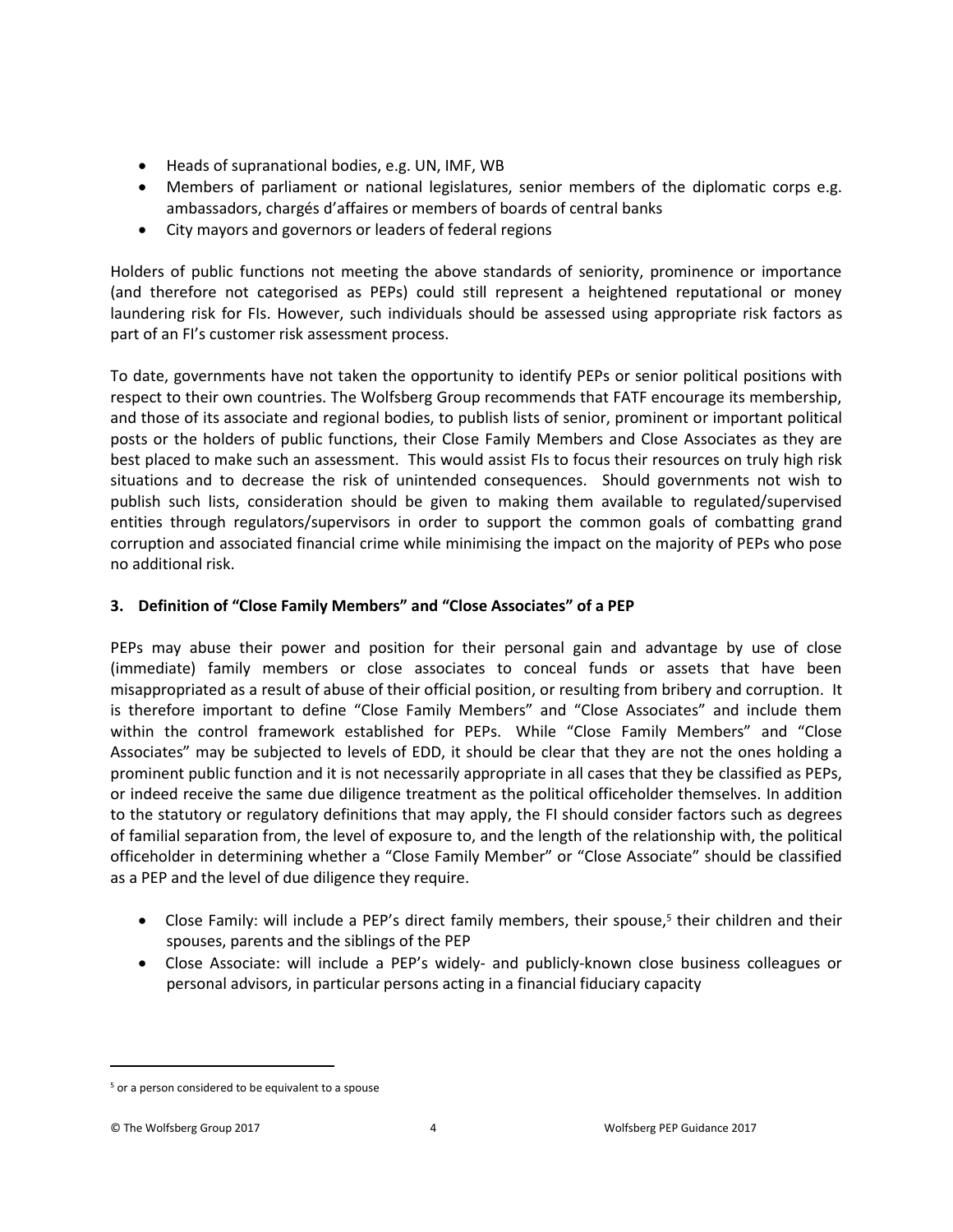In any of these cases there may be circumstances which suggest that those in the categories above do not have a close relationship with a PEP, and that would mean it is not appropriate to subject them to the same control framework. Such circumstances include separation, estrangement or the end of a business relationship between the PEP and the close associate. Equally certain ethno-cultural-religious links may require the above definition of "close family members" to be extended. These circumstances could be considered as part of the risk assessment process and documented accordingly.

# **4. Identification of a PEP or their "Close Family Member or Close Associates"**

FIs should apply an RBA to identifying whether a prospect or an existing customer is a PEP.

The following measures may be appropriate and effective when seeking to identify and risk assess a PEP:

- Making enquiries regarding the PEP status of prospective customers during the account opening process
- Screening new and prospective customers and key principals of the overall customer relationship against a database of such persons. These databases may be developed internally or provided by an external service provider
- In certain circumstances, searching for publicly available information from reputable sources<sup>6</sup>
- The inclusion of appropriate PEP training to relevant staff. This may form part of regular anti money laundering (AML) training

Despite the reasonable efforts of an FI, it may be difficult to identify a PEP, particularly if the customer fails to provide important information, provides false/inaccurate details, or their circumstances change during the course of the relationship. In seeking to mitigate this, an FI will utilise their customer identification procedures and associated due diligence processes to try to detect such connections and relationships alongside publicly available information. The level of detail available to an FI will also vary by product or service. In a retail relationship, there will be less opportunity to establish such connections than in a private banking/wealth management situation. The difficulties of identifying Close Family Members and Close Associates are typically greater than for identifying PEPs because, unlike the PEP themselves, any political exposure may not be immediately apparent through the due diligence obtained from the customer.

#### **5. Foreign vs Domestic PEPs**

FIs should assess the risk posed by PEPs regardless of whether they are domestic or foreign and apply commensurate due diligence standards. Typically, foreign PEPs may pose a higher risk compared to domestic PEPs, however this may not always be the case. The greatest risks appear to be present where a PEP seeks to establish a relationship with an FI beyond their country of political exposure and where there is no obvious rationale for holding an account outside of that jurisdiction. Consideration should also be given to the fact that certain countries prohibit certain government officials from holding bank accounts outside the country where they hold office.

#### **6. PEP Control of Organisations**

<sup>&</sup>lt;sup>6</sup> "reputable sources" in this context are understood to mean well-known, independent and unbiased sources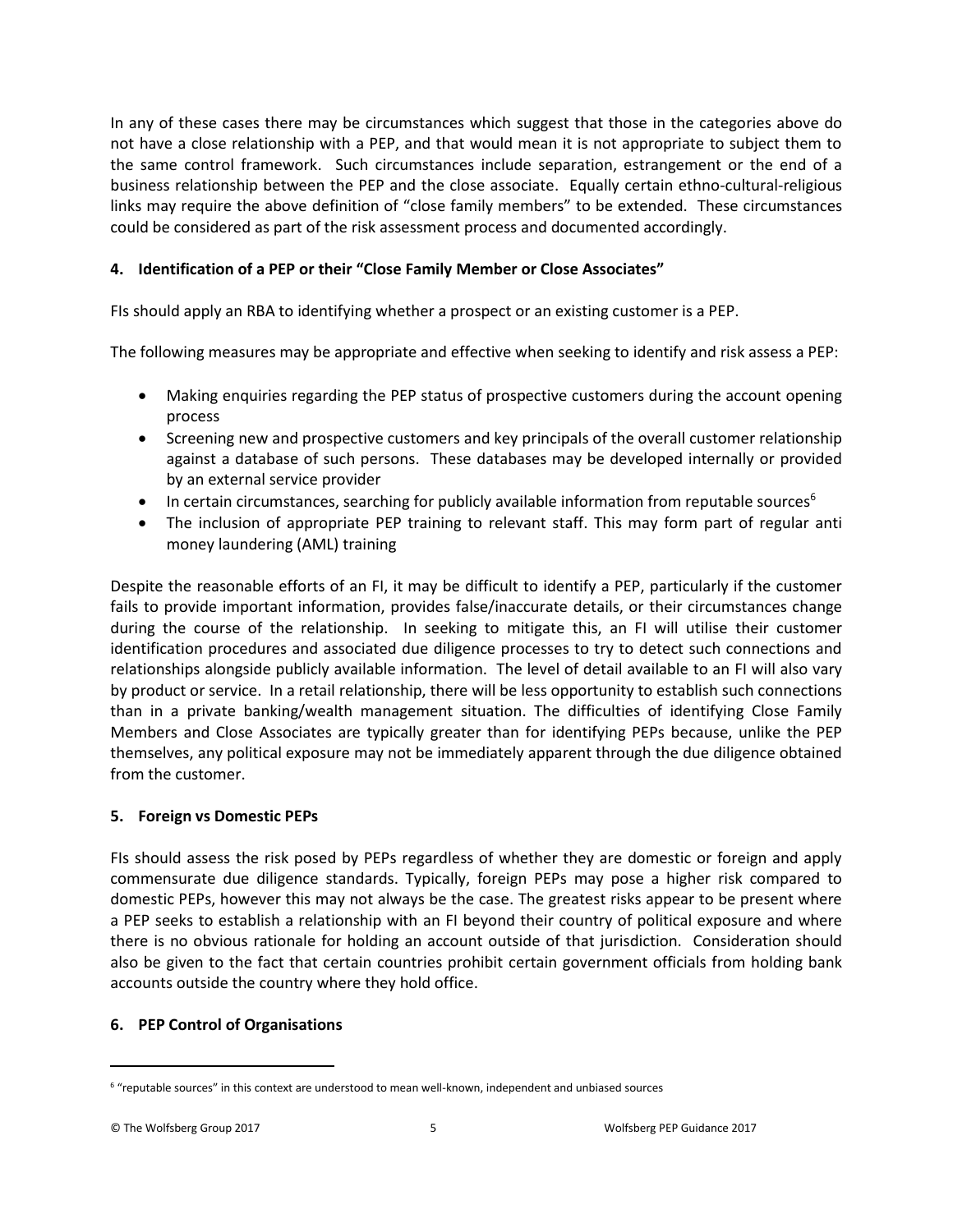If a PEP is the beneficial owner or has the requisite control of an operating company or organisation, that person may be in a position to use the organisation in furtherance of corrupt purposes. In such circumstances, an FI should consider whether it would be appropriate to subject that organisation to relevant elements of the control framework established for PEPs. In the case of Close Family Members or Close Associates who are beneficial owners or have requisite control of an organisation, consideration to the level of due diligence should be made as referenced in section 3.

However, even in situations where a PEP has such control, there may be circumstances that mitigate against concluding that such treatment is warranted. The level of political risk exposure may vary depending on factors such as the relationship of the PEP to the organisation and the function and regulated status of the organisation. Accordingly, the level of due diligence performed may vary from that of a direct PEP relationship. Generally, an entity created for the sole benefit of a PEP (such as a private investment vehicle or trust owned by a PEP) would present the highest level of political risk, i.e. akin to establishing an account directly for the PEP. On the other end of the spectrum, where a board member or corporate officer is a PEP of the following types of organisations, an FI may be exposed to a significantly lower level of risk and may consider adjusting their due diligence treatment accordingly:

- Where it is a publicly traded company listed on a recognised exchange, subject to appropriate listing rules, good governance requirements and transparent reporting
- Where the organisation is well regulated and subject to independent supervision, e.g. banks and other FIs
- Private or state owned organisations (including Central Banks, sovereign wealth funds) subject to good governance, appropriate checks and balances and transparent reporting

Standard due diligence undertaken in respect of an operating company may include basic due diligence on the company's management, board members, persons with significant ownership interests and other individuals capable of exercising control over corporate decisions. Using an RBA to corporate due diligence, as outlined more extensively in the Wolfsberg RBA paper, 7 the nature and extent of corporate due diligence applied in determining PEP involvement may vary depending on the circumstances.

# **7. PEP control of state owned entities and public sector bodies**

Many state owned entities and public sector bodies will have PEPs in controlling positions within the organisation. However, this does not always mean that the PEP will transfer corruption risk to that organisation. In some cases, the individual will only be classified as a PEP as a result of their position within that organisation, in which case it is not appropriate to subject the organisation itself to the PEP control framework. In other cases, the individual may be a PEP as a result of a different position, but may be acting in their official rather than personal capacity within the organisation in question (for example, Finance Ministers representing their countries on the board of international financial institutions). Again, this does not mean the organisation should be treated in the same way as a PEP.

However, some State Owned Entities will have genuine PEP risk. This is more likely to occur where the ruler of a country appoints family members to key positions, or where there is not a sufficiently clear separation between state finances and the personal finances of those in power.

<sup>&</sup>lt;sup>7</sup> [http://www.wolfsberg-principles.com/pdf/standards/Wolfsberg\\_RBA\\_Guidance\\_\(2006\).pdf](http://www.wolfsberg-principles.com/pdf/standards/Wolfsberg_RBA_Guidance_(2006).pdf)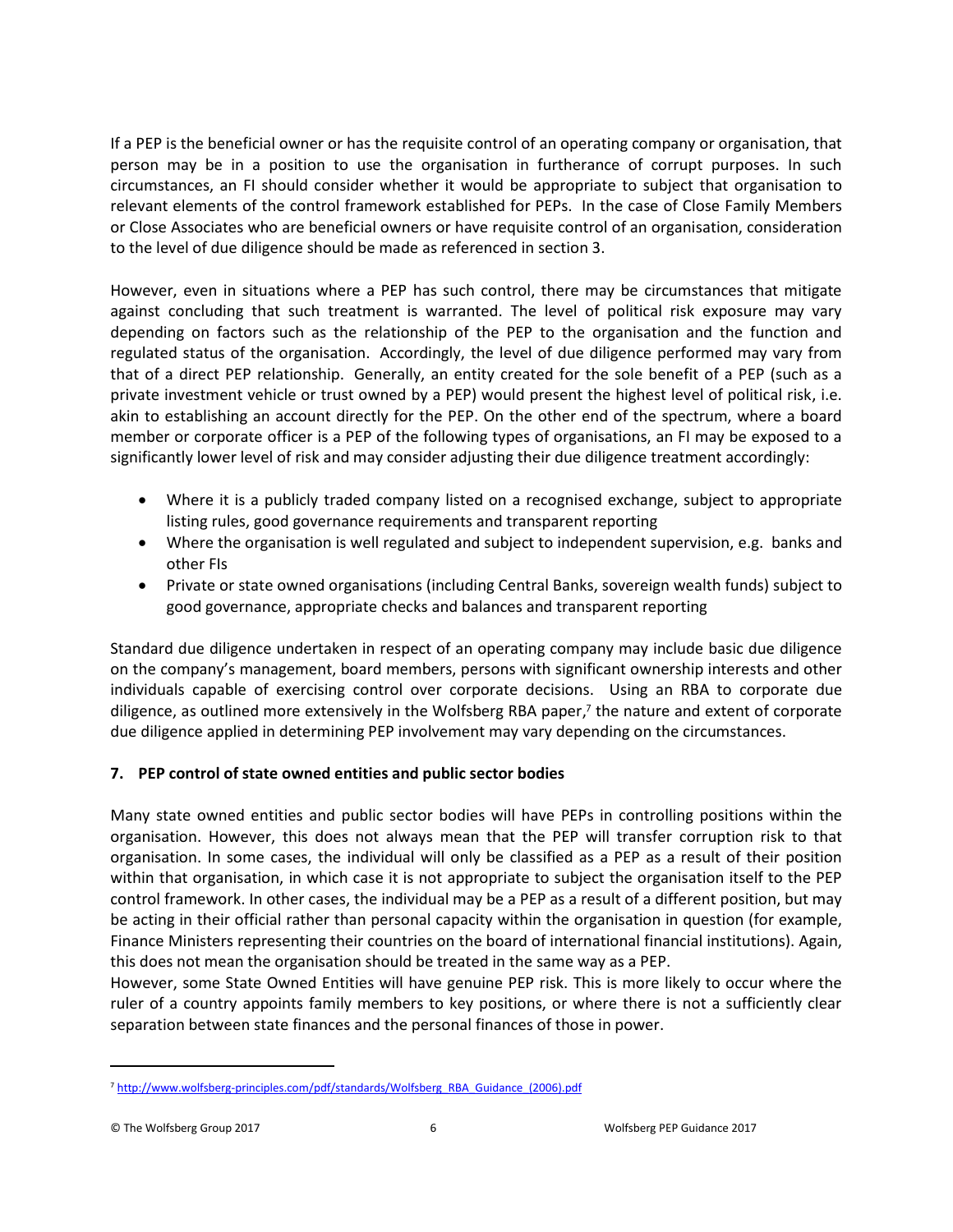#### **8. Key components of the PEP Risk Management Framework**

A wide range of controls may be considered for the identification and management of PEP relationships but not all will be appropriate for application across an FI's entire range of business as referenced in section 4.

**Identification – New Customers**: FIs should have risk based procedures to determine whether a customer is a PEP, either before the relationship is established or, where permitted under applicable law, shortly thereafter. Once a new customer is determined to be a PEP the FI should risk assess the customer and apply appropriate due diligence measures in a timely manner.

**Identification – Existing Customers:** where an FI becomes aware that an individual has become a PEP it should apply risk based due diligence and controls.<sup>8</sup>

**Customer Risk Assessment**: Once it has been determined that a new or existing customer is a PEP, the FI should undertake a risk assessment to determine both the level of financial crime risk posed by that customer and the proportionate levels of due diligence and monitoring that are required. The FI should use its customer risk assessment process, taking into account risk factors such as geography, product, business type and delivery channel. For geographic risk, the FI should consider information available from reliable and independent sources as to the levels of systemic corruption in the country of political exposure.

**Due Diligence:** Once the PEP has been subject to risk assessment, firms should apply risk based due diligence procedures, which may include:

- Understanding and documenting the length of time, the title or position and country in which the PEP holds, or held, political exposure. If the individual customer is a close family member or close associate, the relationship of the person to the PEP must be documented
- Understanding and documenting the nature and intended purpose of the relationship/account, the source of the initial funds (where appropriate) and the anticipated levels of account activity
- Understanding and documenting the customer's source of funds and source of wealth (e.g. salary and compensation from official duties and wealth derived from other sources). Where the financial crime risks are high or there are doubts as to the veracity of the information provided by the customer, FIs should validate this information using independent and reliable sources. FIs may use internet and media searches to determine and/or validate this information, having considered the potential limitations of such sources
- Conduct Negative News/Adverse Media screening on the customer and evaluate any positive hits

<sup>&</sup>lt;sup>8</sup> This would include previously dormant accounts that have become active again.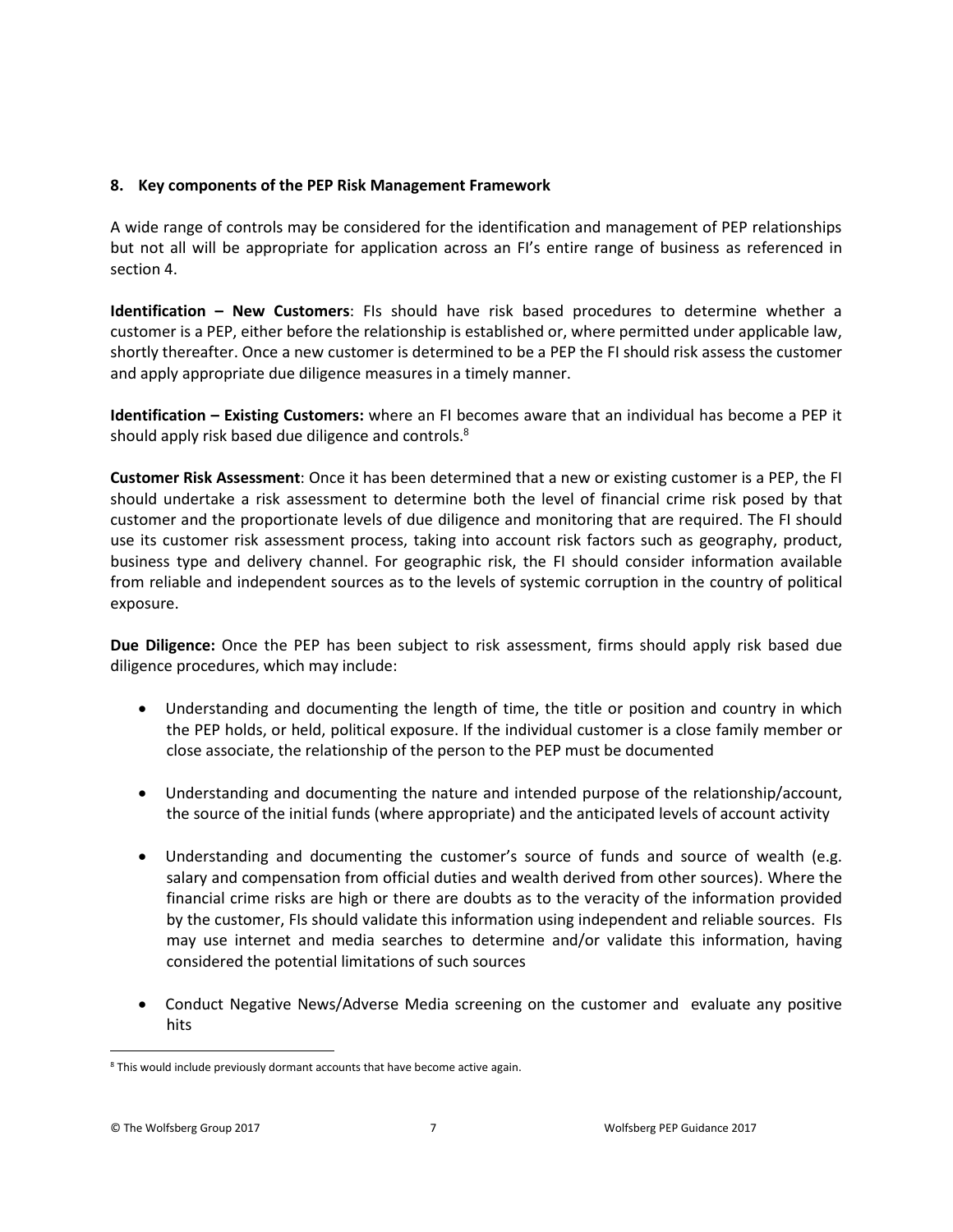• When the due diligence on an immediate family member or close associate of a PEP indicates that the source of funds originates from the PEP, then the FI should determine and document the PEP's sources of funds and wealth. Negative News/Adverse Media Screening on the PEP who funds the account may assist in establishing whether the PEP has deliberately attempted to disguise their involvement in funding the account

**Approval**: PEP relationships should be approved by senior management who understand both the financial crime risk and their responsibility within the FI's AML control environment. The level of seniority should be directly proportionate to the nature of the FI and the money laundering risk posed by the PEP

**Enhanced Monitoring** (manual or automated): accounts with a PEP relationship should, using an RBA, be subject to proportionate enhanced monitoring to detect unusual and potentially suspicious activity

**Periodic reviews for existing PEP customers:** such relationships should be subject to periodic review to ensure that due diligence information remains current and the risk assessment and associated controls remain appropriate. Frequency of periodic reviews should be determined by the risk of the customer and be documented appropriately. If the risk of the PEP has materially changed since the last review/approval (Death/Divorce), you may consider subjecting the PEP to re-approval by relevant senior management.

**PEP Risk Exposure (FI/Portfolio wide)**: Beyond the individual customer reviews an FI should review its overall exposure to PEP risk, in particular on a business line level, with senior management confirming that the risk exposure remains within the FI's defined risk appetite

**Training & Education:** The business are the first line of defence in preventing and detecting financial crime and also have a crucial role to play in identifying customers or potential customers who are PEPs. It is therefore vital that the risk, policies, procedures and processes associated with PEPs are communicated to relevant employees and their managers and form part of the regular AML training programme.

#### **9. PEP Declassification**

There is no agreed method for determining the time period that an individual should be regarded as a PEP after they have left the public function that gave rise to the initial categorisation. The risk associated with a PEP is closely related to the political situation and the inherent corruption risk in their country of political exposure, the office or function they held and the influence associated with that post. Although that influence may substantially reduce as soon as they have left office, a PEP may have been in a position to acquire his or her wealth illicitly, so that a high level of scrutiny with regard to such individuals may be warranted even after they have left office.

The Wolfsberg Group does not believe that the approach known as "once a PEP, always a PEP" is consistent with an RBA to managing financial crime risk. While there will be certain higher risk PEPs where maintaining classification as a PEP indefinitely will be warranted, for other categories, a holistic approach should be taken when considering when a PEP should be de-classified. The following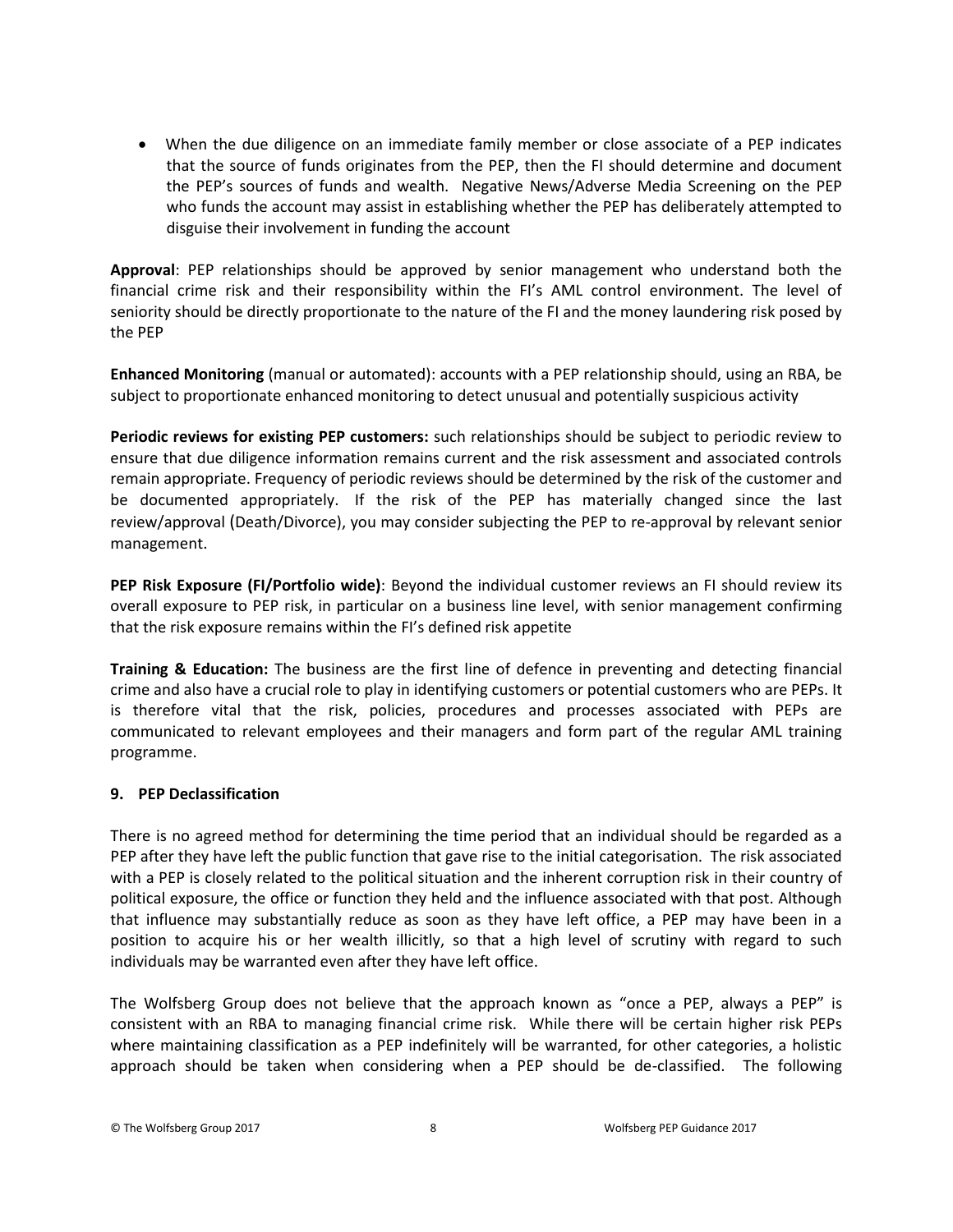considerations should be made when determining the length of time appropriate post departure from public function:

- The level of inherent corruption risk in their country of political exposure
- The position held and its susceptibility to corruption or misappropriation of state funds or assets
- Length of time in office and likelihood of return to office in future
- The level of transparency about the source of wealth and origin of funds, in particular those funds generated as a consequence of office held
- Links to any industries that are high risk for corruption
- The overall plausibility of the stated customer profile and their net worth
- The level of transparency and plausibility of transactions processed through the account
- Whether there is relevant adverse information about the customer widely published in reputable sources
- How politically connected they remain once they have left office

Where a PEP is deceased but was the source of funds/wealth for close family members' or close associates', a risk based assessment will need to be made to determine whether those relationships still merit appropriate levels of EDD on their own merits or whether they should be declassified.

Any declassification of a PEP should be subject to an appropriate level of senior management review and approval. This review should be documented. Once a PEP has been de-classified, their prior PEP status should be noted for investigatory purposes (e.g. in the event of a suspicious activity reporting).

# **10. PEP Screening**

PEP screening is the screening of customer names and associated details against PEP information at certain points during the customer relationship. While some relevant, competent authorities do publish PEP lists, this is the exception rather than the norm as PEP lists are usually compiled internally or sourced from vendors/list providers.

Regulatory requirements usually require FIs to adopt reasonable, risk-based measures to identify PEPs. While this could include PEP screening, the decision as to the manner in which screening should be conducted will depend on the size, scale, footprint and capability of each given FI and on the inherent risk of PEPs using the FI's products and services to launder the proceeds of crime. Where deemed to be an appropriate control, PEP screening should be automated. However, manual screening may be acceptable where deemed appropriate for the size of the business and the materiality of the inherent risk posed by PEPs.

PEP screening should occur in accordance with an FI's risk appetite applying an RBA and take place at least:

- As part of the onboarding process
- At periodic customer review
- When there is a trigger event which warrants a customer due diligence review

It should be noted that, in many instances, PEP screening is not the primary control for identifying PEPs.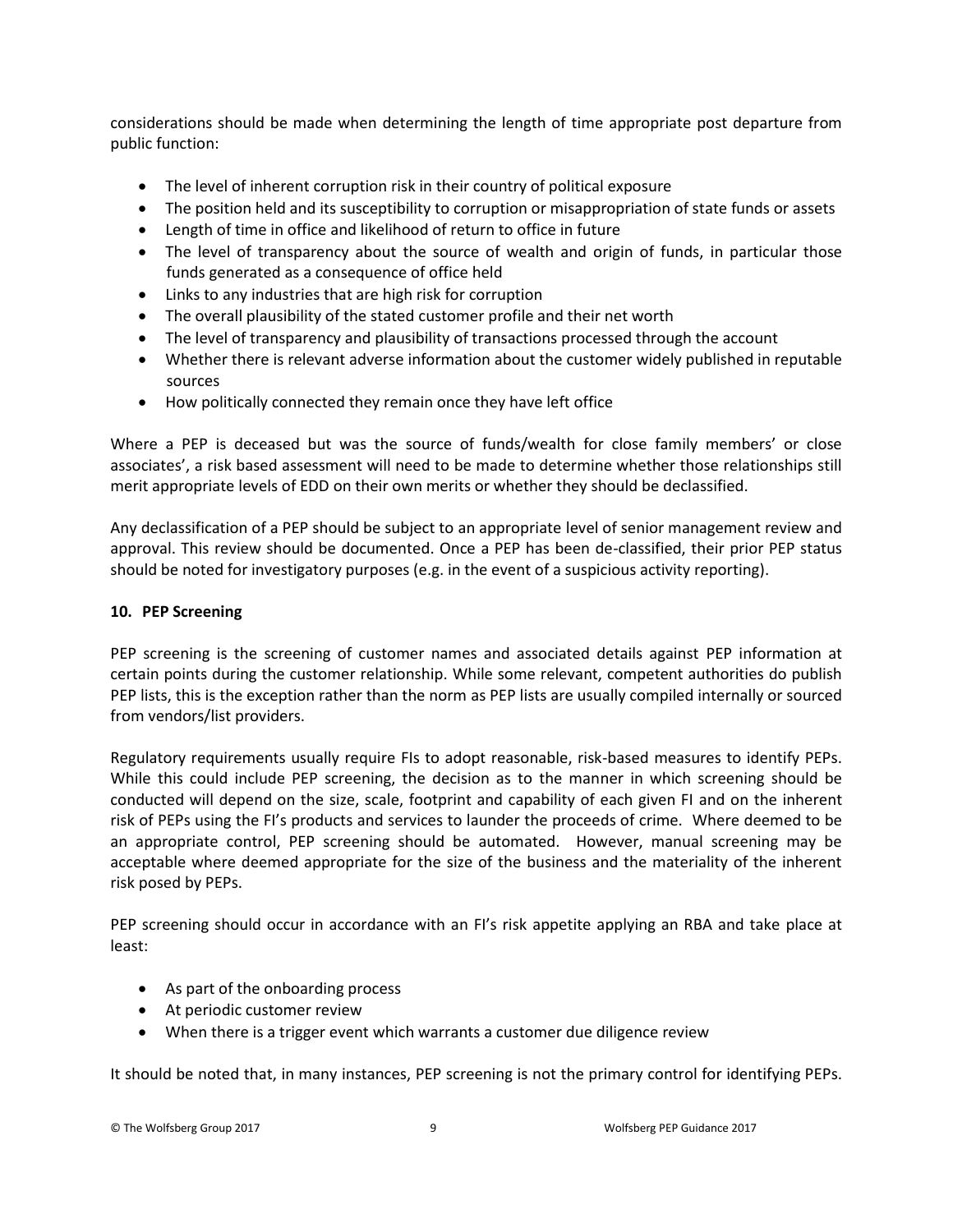The responsibility for PEP identification remains with business lines who have direct contact with the customer and should be embedded within a firm's CDD processes as outlined above.

#### **Parties to be screened**

As a minimum, PEP screening should be undertaken on those parties who are subject to identification requirements to meet KYC and CDD standards. This could include, but is not limited to: account holders, beneficial owners (including settlors, named and vested beneficiaries) and individuals with control over the account.

#### **PEP Screening Categories**

FIs should assess which categories of PEPs fall within their global PEP definition and which PEP positions are therefore appropriate to be screened. There is no requirement to screen information concerning positions which sit outside of an FI's PEP definition.

As part of an FI's RBA for screening, it may be acceptable for customers to be screened more frequently against categories of PEPs that are deemed to present the highest risk and/or are most likely to identify a match aligned to the FI's risk appetite.

Wherever possible, PEP screening standards should be applied consistently and on a global basis. Nevertheless, in certain jurisdictions, local regulatory requirements may require the application of different standards.

#### **PEP List Providers**

As indicated above, depending on its size and geographical footprint, an FI may choose to source its PEP data for screening purposes from a third party vendor. Some FIs may choose to develop their own internal database.

#### **Minimum data quality standards required for effective PEP Screening**

In order to carry out effective and efficient screening, FIs should have complete and accurate electronic customer data records and the PEP database used for screening should contain sufficient unique identifying data. Without this information, PEP screening will result in irrelevant alerts, which is not only ineffective and inefficient, but inconsistent with an RBA.

Unique identifying data, whether maintained by vendors or determined internally by an FI, should include the following:

- 1) Name (all known names and aliases)
- 2) Date of Birth, and where this isn't available, Year of Birth
- 3) Country of political exposure
- 4) Gender (where available)
- 5) Politically exposed role(s), and date(s) or year(s) of appointment
- 6) Date or year that the PEP left their position (where applicable)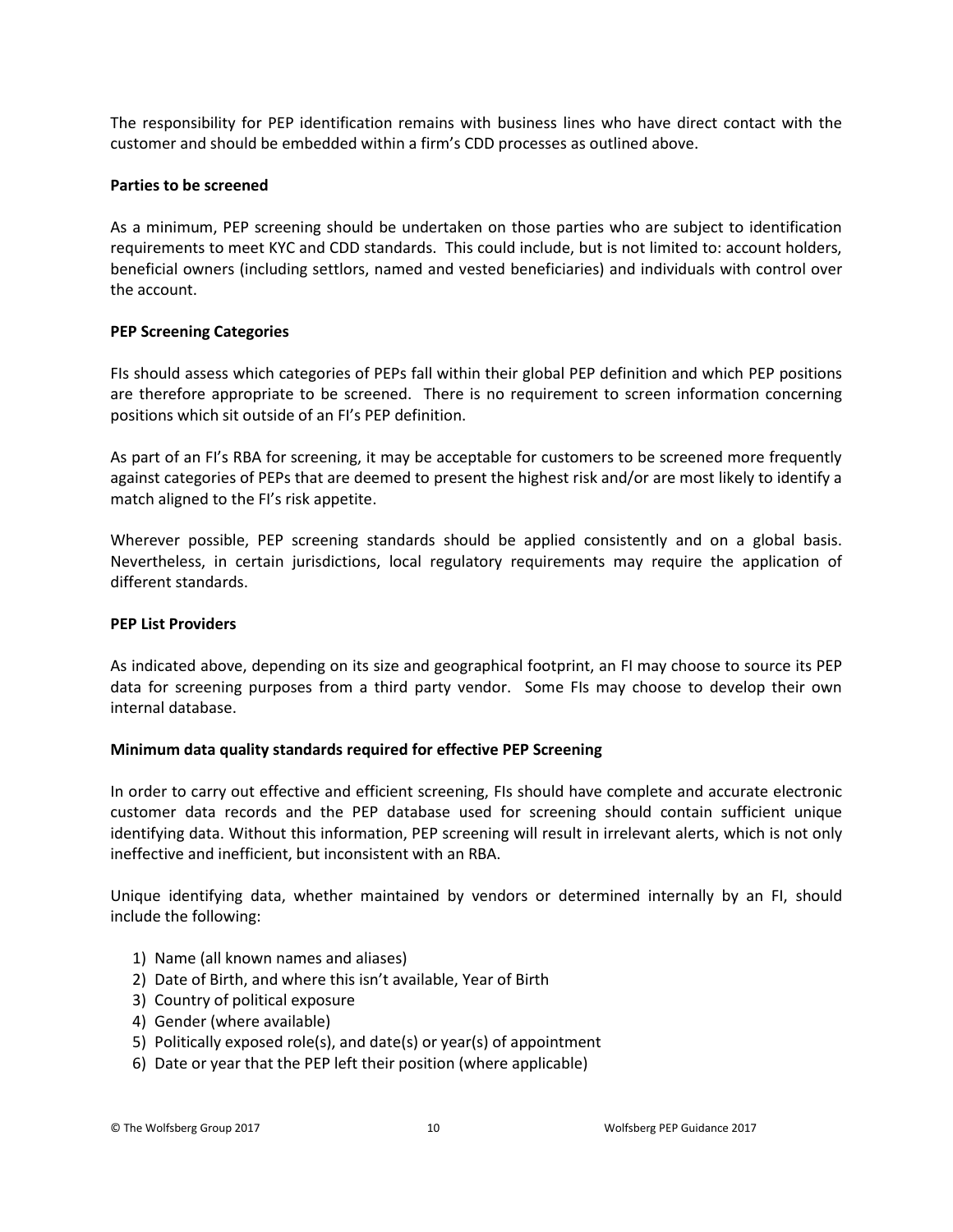In addition, should a PEP be deceased, it would be helpful to have that appropriately recorded.

The accuracy and completeness of the PEP data should be subject to regular review and changes in personal details and political positions should be reflected in a timely manner.

#### **PEP Screening Methodology, Rules Management and Tuning**

While screening PEP data on an "exact match" basis will likely be too restrictive, it is acceptable to undertake screening on a "close match" basis. This should take account of transposition errors, common variations on names and minor typos and misspellings.

When using an automated screening solution, it is acceptable for FIs to implement rules that are aligned to their risk based standards. These rules could include auto-discounting, i.e. where irrelevant alerts are automatically discounted based on pre-defined criteria, such as a material difference in the year of birth. Care should be taken to ensure that auto-discounting criteria are based only on reliable information indicating a clear difference between the PEP and the customer or related party being screened.

An FI may choose to implement ongoing delta screening, whereby changes to the PEP database are continuously screened against the full customer population to be screened, and changes to the customer data are continuously screened against the full PEP database. In such cases the definition of a "change" should be set to include not only any new records on either side, but also any material alteration to the existing data such that the reliability of the previous "no-match" assessment could be compromised.

Where an FI chooses not to implement delta screening, it may maintain a "no-match" list of false matches, in order to prevent matches between the same PEPs and customers (or related parties) from being repeatedly regenerated each time PEP screening is carried out. In such cases, it should be the match between the PEP and the customer that is listed, rather than the customer themselves, as the customer may still be matched to another PEP record. Any material changes to the PEP or the customer record should result in the "no-match" assessment being reconsidered.

#### **Identification of a True Match**

When a true match to a PEP is identified, the appropriate team or individual responsible must be notified and the appropriate due diligence procedures should be instigated if not already underway or completed.

To the extent that the PEP relationship should have been, but was not, identified by business lines/customer-facing staff, the FI should seek to understand why this did not occur, and, where necessary, consider any changes to procedures or training.

#### **Training and Awareness**

For those employees who are involved in PEP alert handling, appropriate training should be designed and delivered on a regular basis.